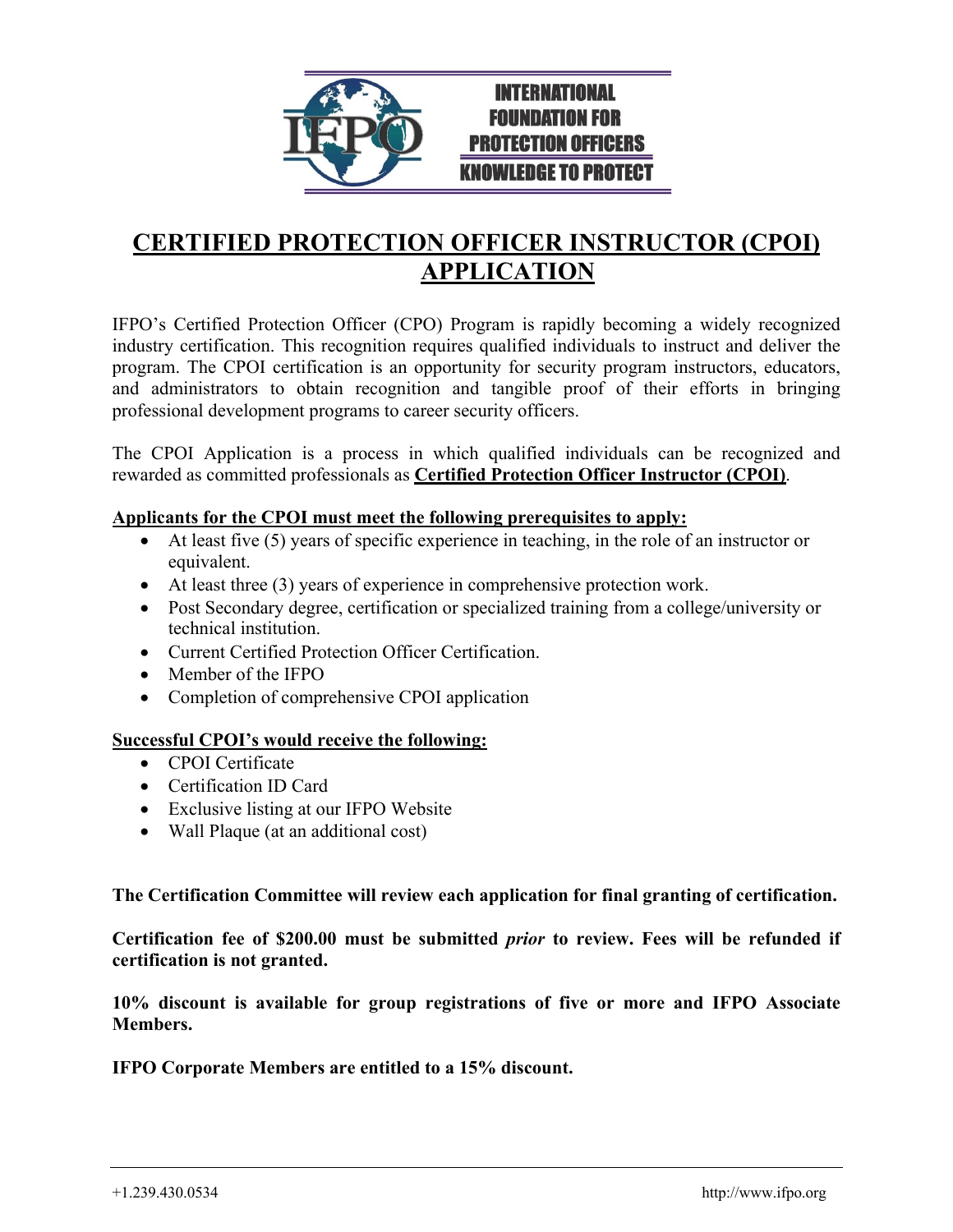

## **AFFIDAVIT FOR CPOI APPLICATION**

I do solemnly swear that the Written Practical Responses, which form the free-response portion of the "Certified Protection Officer Instructor" application, have been written entirely by me and submitted by me to the International Foundation for Protection Officers for review.

I swear that I have personally researched and completed all of the written material in the attached exam responses and pledge that I am the only author of the written subject matter found in the attached exam responses.

| Signature of Candidate/Author                | Date |
|----------------------------------------------|------|
| Subscribed and Sworn to before me in City of |      |
|                                              |      |
|                                              |      |
|                                              |      |
| Notary,                                      |      |
| My commission Expires on                     |      |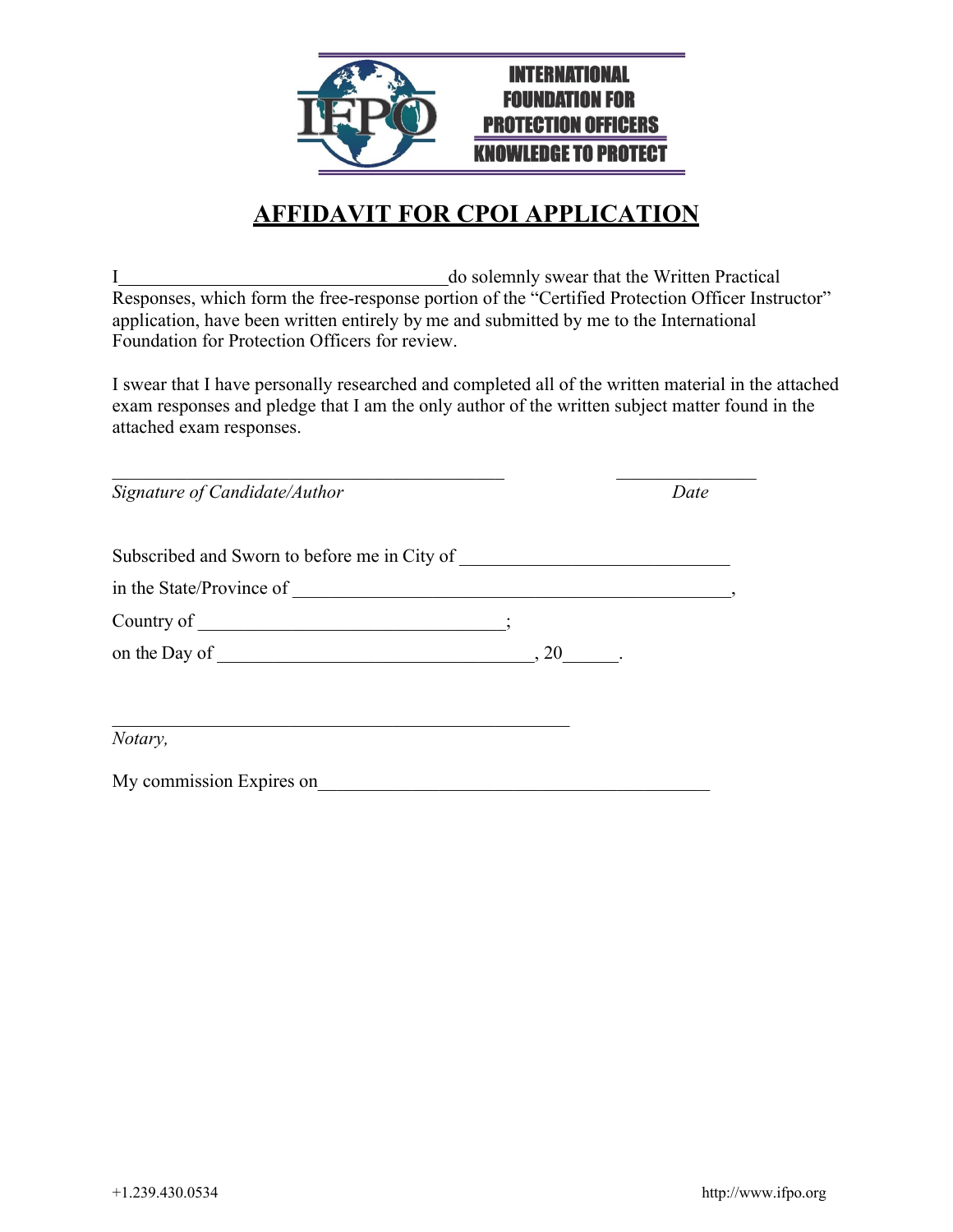

# **PERSONAL INFORMATION**

| CANDIDATE NAME:<br>[As you would like it to appear on the Certificate |  |  |       |           |  |
|-----------------------------------------------------------------------|--|--|-------|-----------|--|
|                                                                       |  |  |       |           |  |
| MAILING ADDRESS: Residence Business                                   |  |  |       |           |  |
| STREET:                                                               |  |  |       |           |  |
| CITY/TOWN:                                                            |  |  |       |           |  |
| STATE/PROV.:                                                          |  |  |       | ZIP CODE: |  |
| COUNTRY:                                                              |  |  |       |           |  |
| PHONE: work                                                           |  |  | home  |           |  |
| PAYMENT METHOD:                                                       |  |  |       |           |  |
| Check Visa Master Card American Express Discover Invoice              |  |  |       |           |  |
|                                                                       |  |  |       |           |  |
| Authorized Signature:                                                 |  |  | Date: |           |  |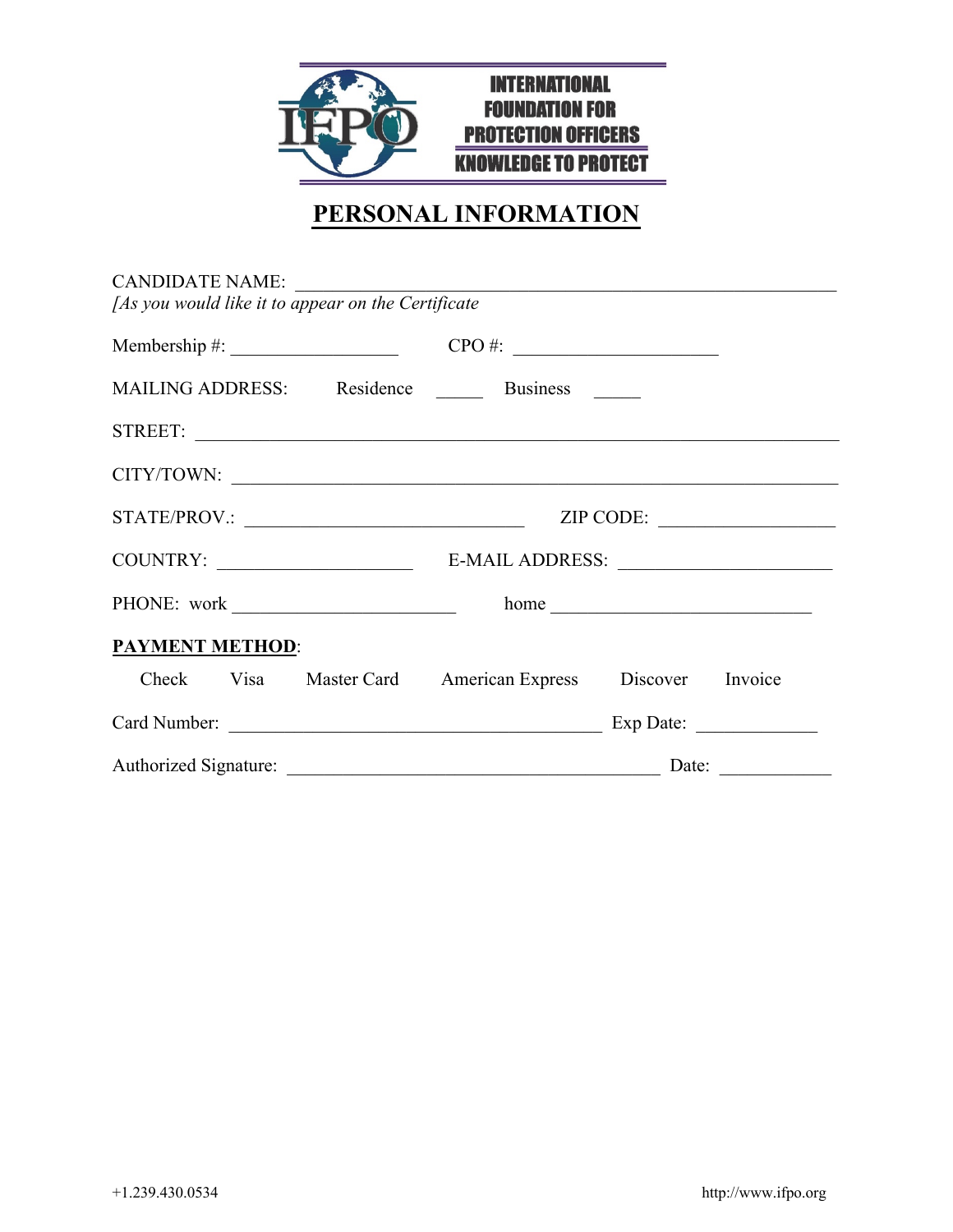

## **TEACHING OR TRAINING EXPERIENCE**

| SUPERVISOR:                                                                                                                                                                                                                   |
|-------------------------------------------------------------------------------------------------------------------------------------------------------------------------------------------------------------------------------|
|                                                                                                                                                                                                                               |
|                                                                                                                                                                                                                               |
|                                                                                                                                                                                                                               |
|                                                                                                                                                                                                                               |
| SUBJECT/COURSE TITLE:                                                                                                                                                                                                         |
|                                                                                                                                                                                                                               |
| SUPERVISOR:                                                                                                                                                                                                                   |
|                                                                                                                                                                                                                               |
|                                                                                                                                                                                                                               |
| <u> 1989 - Johann John Stein, mars an deus Amerikaansk kommunister (</u>                                                                                                                                                      |
| TELEPHONE:                                                                                                                                                                                                                    |
| SUBJECT/COURSE TITLE:                                                                                                                                                                                                         |
| DATES OF INSTRUCTION: University of the state of the state of the state of the state of the state of the state of the state of the state of the state of the state of the state of the state of the state of the state of the |
|                                                                                                                                                                                                                               |
|                                                                                                                                                                                                                               |
|                                                                                                                                                                                                                               |
| <u> 1980 - Johann John Stein, mars an deus Amerikaansk kommunister (* 1950)</u>                                                                                                                                               |
| TELEPHONE:                                                                                                                                                                                                                    |
| SUBJECT/COURSE TITLE:                                                                                                                                                                                                         |
| DATES OF INSTRUCTION: UNITED STATES OF INSTRUCTION:                                                                                                                                                                           |
| $SI$ IPER VISOR $\cdot$                                                                                                                                                                                                       |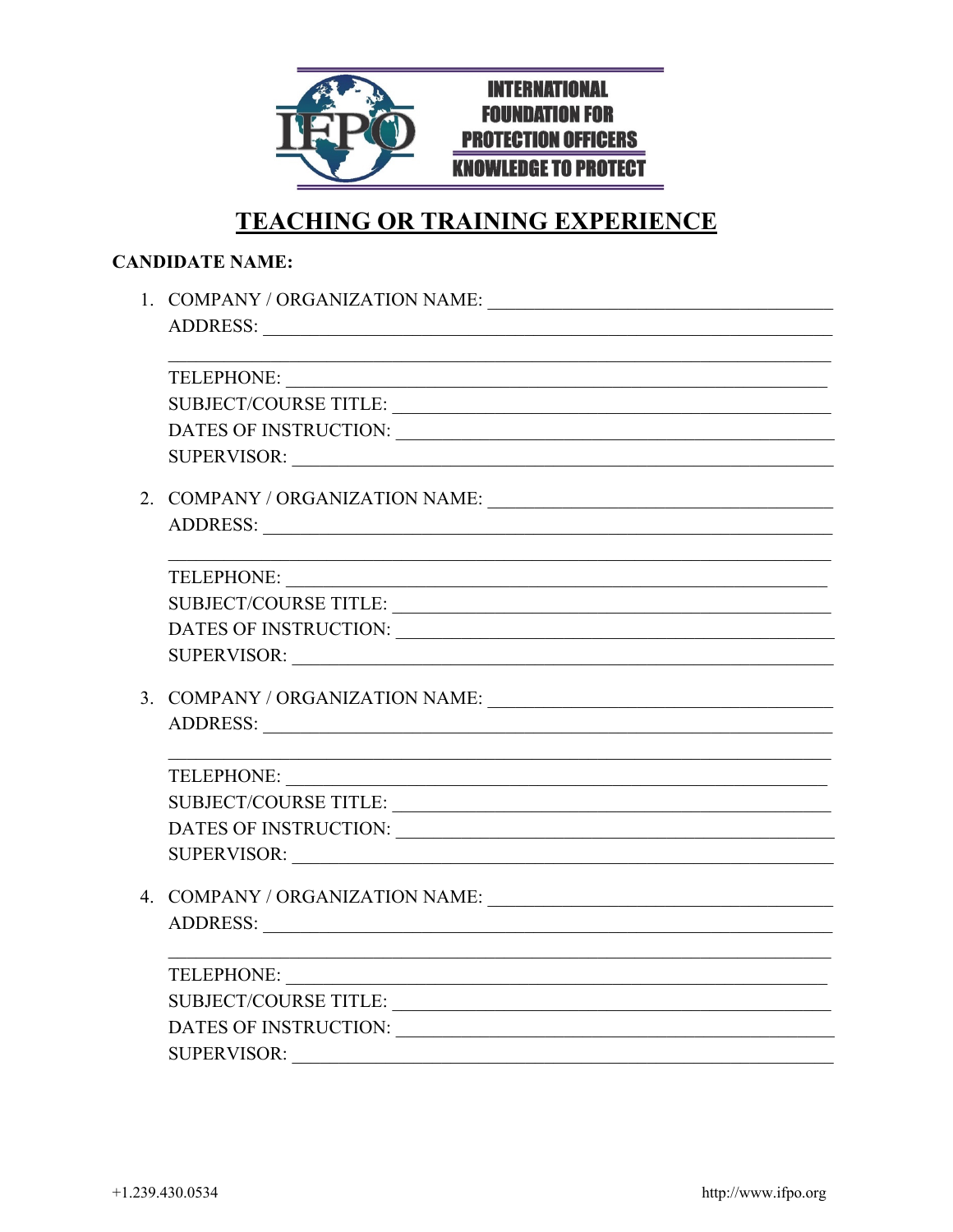

## **SECURITY / PROTECTION EXPERIENCE**

| TELEPHONE:                                                                                                                                                                                                                     |
|--------------------------------------------------------------------------------------------------------------------------------------------------------------------------------------------------------------------------------|
|                                                                                                                                                                                                                                |
|                                                                                                                                                                                                                                |
| SUPERVISOR: New York Contract the Contract of the Contract of the Contract of the Contract of the Contract of the Contract of the Contract of the Contract of the Contract of the Contract of the Contract of the Contract of  |
|                                                                                                                                                                                                                                |
| ADDRESS: New York Contract to the Contract of the Contract of the Contract of the Contract of the Contract of the Contract of the Contract of the Contract of the Contract of the Contract of the Contract of the Contract of  |
|                                                                                                                                                                                                                                |
|                                                                                                                                                                                                                                |
| TITLE / POSITION:                                                                                                                                                                                                              |
|                                                                                                                                                                                                                                |
|                                                                                                                                                                                                                                |
|                                                                                                                                                                                                                                |
| ADDRESS: New York Contract of the Second Contract of the Second Contract of the Second Contract of the Second Contract of the Second Contract of the Second Contract of the Second Contract of the Second Contract of the Seco |
|                                                                                                                                                                                                                                |
|                                                                                                                                                                                                                                |
|                                                                                                                                                                                                                                |
| DATES OF EMPLOYMENT:                                                                                                                                                                                                           |
| SUPERVISOR: New York Contract to the Contract of the Contract of the Contract of the Contract of the Contract of the Contract of the Contract of the Contract of the Contract of the Contract of the Contract of the Contract  |
|                                                                                                                                                                                                                                |
|                                                                                                                                                                                                                                |
|                                                                                                                                                                                                                                |
| TELEPHONE:                                                                                                                                                                                                                     |
| TITLE / POSITION:                                                                                                                                                                                                              |
|                                                                                                                                                                                                                                |
| <b>SUPERVISOR:</b>                                                                                                                                                                                                             |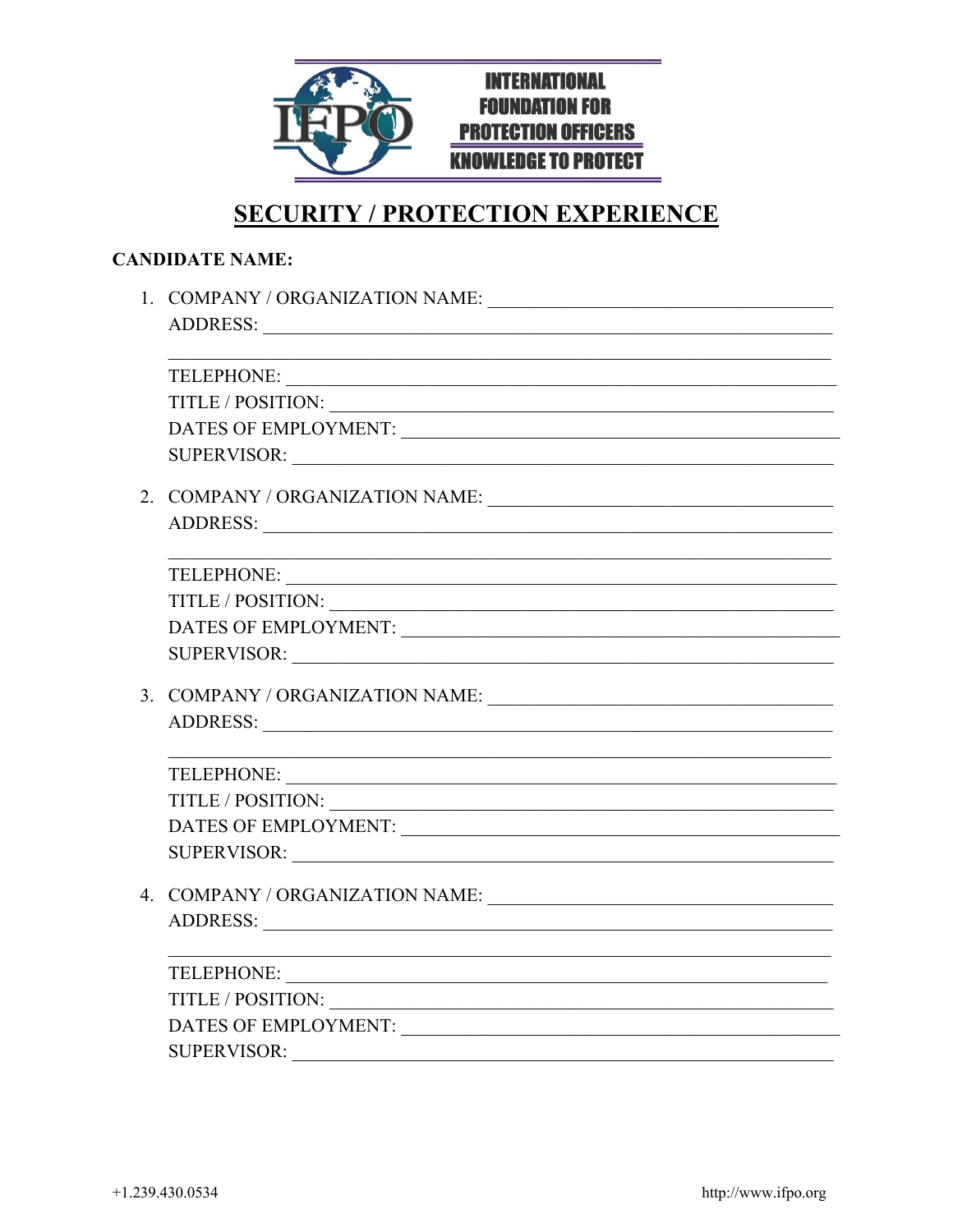

# **POST SECONDARY / SPECIALIZED TRAINING:**

|  | DATES OF ENROLLMENT:                                                                                                                                                                                                                                                                                                                                                                                                                                                                                                                                                                                                                       |  |  |
|--|--------------------------------------------------------------------------------------------------------------------------------------------------------------------------------------------------------------------------------------------------------------------------------------------------------------------------------------------------------------------------------------------------------------------------------------------------------------------------------------------------------------------------------------------------------------------------------------------------------------------------------------------|--|--|
|  |                                                                                                                                                                                                                                                                                                                                                                                                                                                                                                                                                                                                                                            |  |  |
|  |                                                                                                                                                                                                                                                                                                                                                                                                                                                                                                                                                                                                                                            |  |  |
|  | $2. ORGANIZATION / SCHOOL NAME: \underline{\hspace{2cm}} \underline{\hspace{2cm}} \underline{\hspace{2cm}} \underline{\hspace{2cm}} \underline{\hspace{2cm}} \underline{\hspace{2cm}} \underline{\hspace{2cm}} \underline{\hspace{2cm}} \underline{\hspace{2cm}} \underline{\hspace{2cm}} \underline{\hspace{2cm}} \underline{\hspace{2cm}} \underline{\hspace{2cm}} \underline{\hspace{2cm}} \underline{\hspace{2cm}} \underline{\hspace{2cm}} \underline{\hspace{2cm}} \underline{\hspace{2cm}} \underline{\hspace{2cm}} \underline{\hspace{2cm}} \underline{\hspace{2cm}} \underline{\hspace{2cm}} \underline{\hspace{2cm}} \underline$ |  |  |
|  |                                                                                                                                                                                                                                                                                                                                                                                                                                                                                                                                                                                                                                            |  |  |
|  |                                                                                                                                                                                                                                                                                                                                                                                                                                                                                                                                                                                                                                            |  |  |
|  | TELEPHONE:                                                                                                                                                                                                                                                                                                                                                                                                                                                                                                                                                                                                                                 |  |  |
|  | SUBJECT AREA: NAME AND SUBJECT AREA:                                                                                                                                                                                                                                                                                                                                                                                                                                                                                                                                                                                                       |  |  |
|  |                                                                                                                                                                                                                                                                                                                                                                                                                                                                                                                                                                                                                                            |  |  |
|  |                                                                                                                                                                                                                                                                                                                                                                                                                                                                                                                                                                                                                                            |  |  |
|  |                                                                                                                                                                                                                                                                                                                                                                                                                                                                                                                                                                                                                                            |  |  |
|  | 3. ORGANIZATION / SCHOOL NAME: $\_\_$                                                                                                                                                                                                                                                                                                                                                                                                                                                                                                                                                                                                      |  |  |
|  | ADDRESS: New York Contract the Contract of the Contract of the Contract of the Contract of the Contract of the Contract of the Contract of the Contract of the Contract of the Contract of the Contract of the Contract of the                                                                                                                                                                                                                                                                                                                                                                                                             |  |  |
|  |                                                                                                                                                                                                                                                                                                                                                                                                                                                                                                                                                                                                                                            |  |  |
|  |                                                                                                                                                                                                                                                                                                                                                                                                                                                                                                                                                                                                                                            |  |  |
|  | SUBJECT AREA: NAME AND SUBJECT AREA:                                                                                                                                                                                                                                                                                                                                                                                                                                                                                                                                                                                                       |  |  |
|  |                                                                                                                                                                                                                                                                                                                                                                                                                                                                                                                                                                                                                                            |  |  |
|  |                                                                                                                                                                                                                                                                                                                                                                                                                                                                                                                                                                                                                                            |  |  |
|  | <b>CERTIFICATE AWARDED:</b>                                                                                                                                                                                                                                                                                                                                                                                                                                                                                                                                                                                                                |  |  |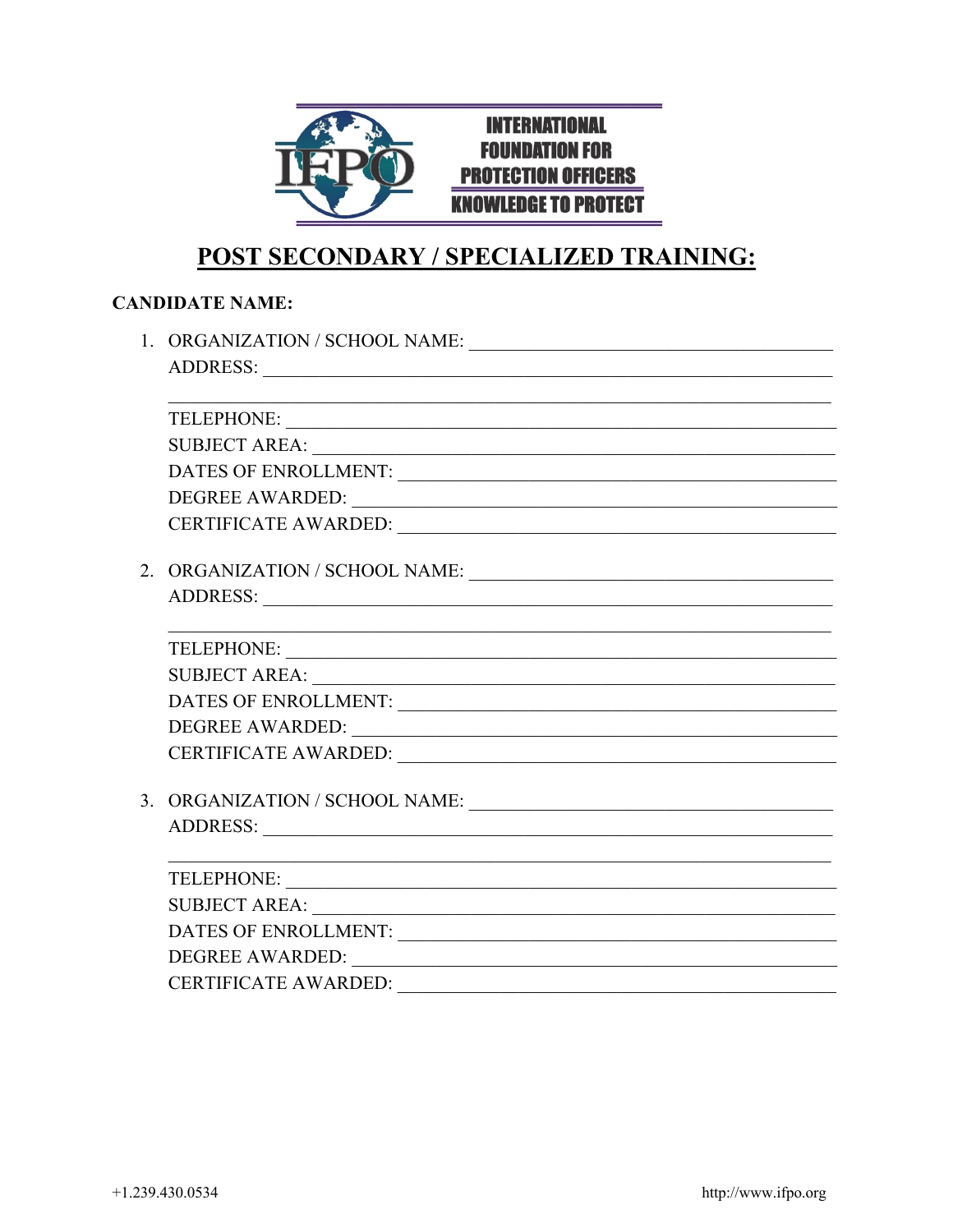

## **SUPPLEMENTAL INFORMATION (optional):**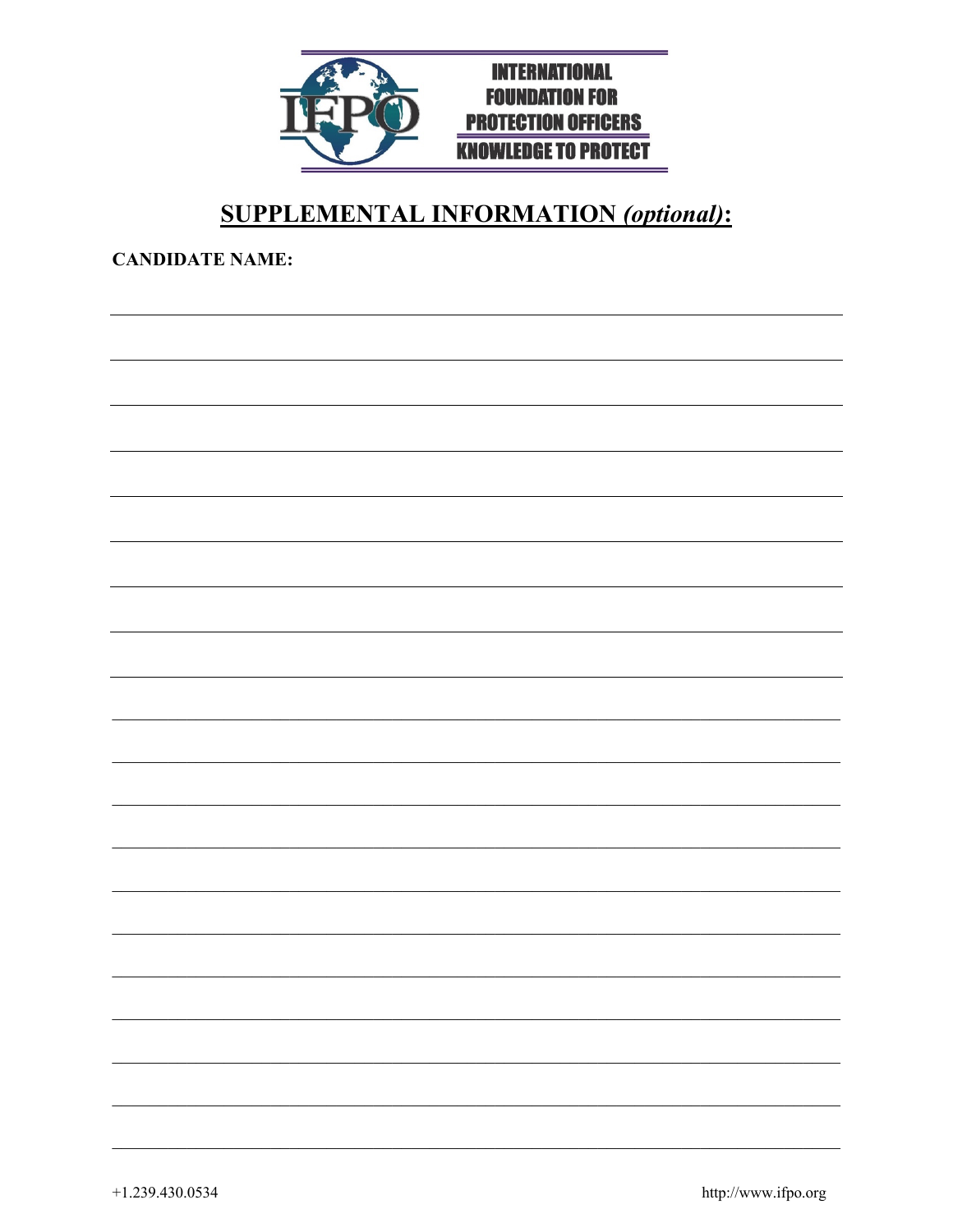

# **PRACTICAL EXERCISES**

### **Instructions**

This application PRACTICAL EXERCISES for the Certified Protection Officer Instructor must be original and applied to the specific environment of your company/organization of your employment or training function.

The scenario is scored on (100) points. Points will be deducted for documents that are difficult to read, are poorly organized, contain poor grammar or spelling errors.

Minimum Passing Score of 70%

Documents where plagiarism, lack of support or insufficient references are evidenced will not be qualified.

Completed scenario and notarized affidavit to be sent to IFPO, IN ONE DOCUMENT. Document can be sent by mail or emailed to adminifpo@ifpo.org

Responses must be in font Times New Roman, size 12, space 1.5, and include citations in the text.

### *Application Layout:*

### **SECTION I:** Affidavit of Authorship

*SECTION II:* Statement of your personal commitment to training security.

- You must explain WHY (your personal motivation) to become a Certified Protection Officer Instructor CPOI.
- You must explain TO WHOM, WHEN, WHERE you plan to carry out Certified Protection Officer CPO program training.

### *SECTION III:* Training Proposal

*(minimum of FIVE (5) pages – not including graphs and charts):* 

- Proposal focused on HOW you plan to implement a Certified Protection Officer (CPO) classroom course in the specific environment of your personal employment or training function.
- Your submissions must be supported by the studied text, legislation within your state/country and industry. Please include documentation of recognized training methodologies, industry best practices, and ISO - ANSI - ASIS standards studied.
- The proposal must include at least three titles:
	- 1. OBJECTIVES
	- 2. METHODOLOGY
	- 3. RESOURCES that you will use in the different units of the Certified Protection Officer CPO program.